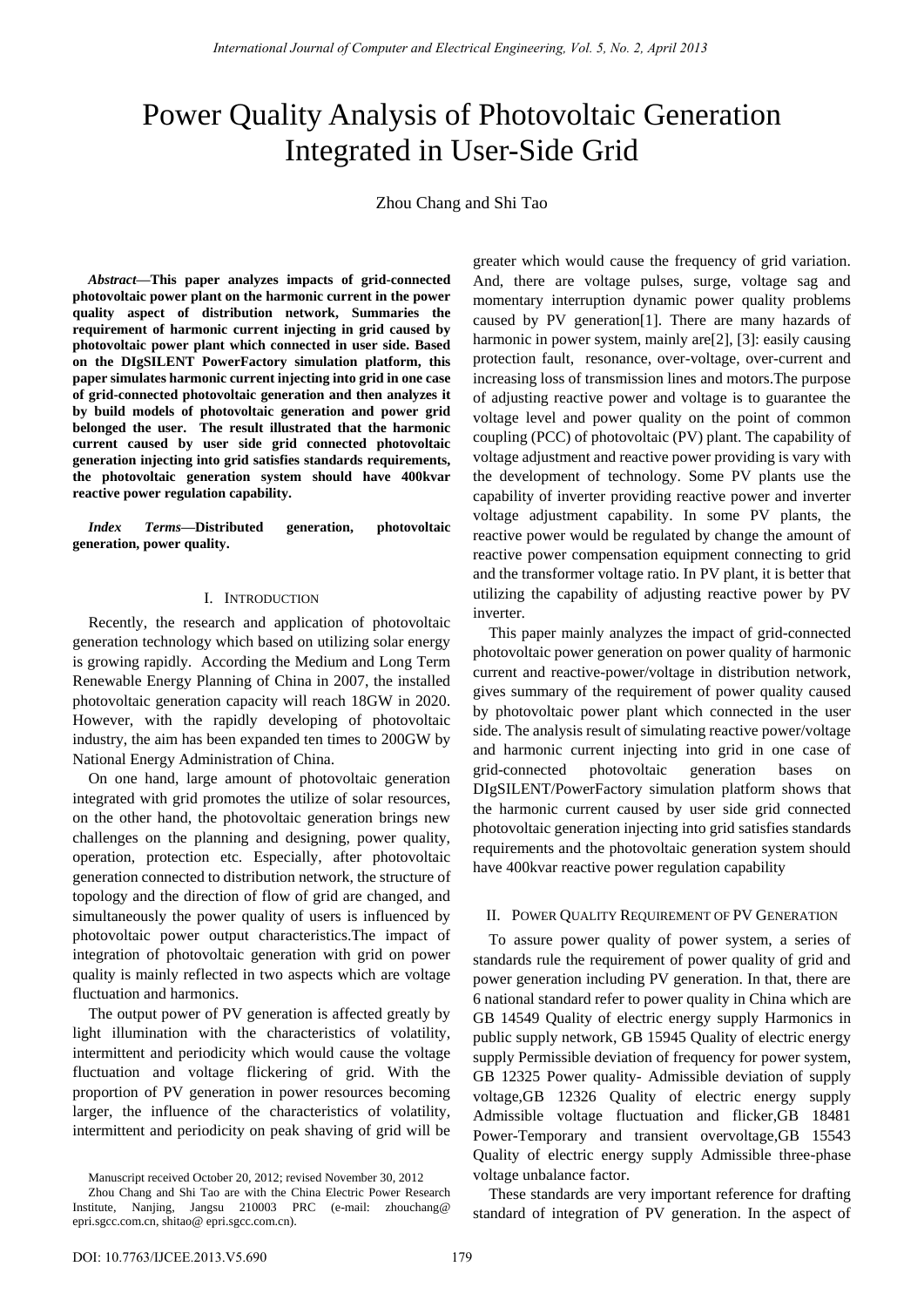power quality, PV generation is mainly under the rule of "Technical Requirement of Photovoltaic Station Connected to Power Grid (TRPSCPG)". The standard specifies the requirement index of harmonics, voltage deviation, voltage fluctuation and voltage flickering, voltage unbalance, direct current component. The permissible value of harmonic current injected by PV generation is assigned by the ratio of installed PV generation capacity and capacity of device on the common couple point.

### III. PHOTOVOLTAIC GENERATION SYSTEM MODELING

The detail model of PV generation system is build by DIgSILENT PowerFactory simulation platform. Current injected from PV generation to grid could be transfer into fundamental component and harmonic component. The frequency of fundamental current is same as the frequency of grid, and its amplitude is relevant to output power of PV generation. The harmonic current of PV generation is high frequency current, and its amplitude depending on characteristics of PV generation hardware and harmonic impedance of grid. The fundamental current model and harmonic current model are built separately by different modules on the DIgSILENT PowerFactory platform. *International Journal of Computer and Historical Engineering, Fot 5, No. 2, April 2013*<br>
nextural is finithally under the nuclei Theoreting, ValPT) controller would be controlled by the same of the same of the same of th

*PV generation fundamental current model.* As shown in Fig. 1, typical PV generation system consists of PV arrays, PV inverter, controller, monitor and protection system etc. In some case, there is energy storage system in PV generation. Inverter is the core of the whole grid-connected PV generation system. Maximum power point tracking(MPPT) controller is a part of inverter, so the fundamental power model is divided into PV array and inverter.



Fig. 1. PV generation system structure

The DC side of PV generation is replaced by a controllable DC source with IV characteristics of PV panel of simplified engineering mode [4].

On AC side of PV generation, the PV inverter control model is build by inverter module in Power Factory. Generally, without considering the factor of inverter saturation, the modulation ration  $P_{md}$  and  $P_{mq}$  of ideal inverter is obtained by the inner current control loop as shown in Figure. 2. Parameter  $\frac{Id}{I}$  *ref* and  $\frac{Iq}{I}$  *ref* are determined by control targets.

Actually, output power of PV generation is variable with the outer condition changing. When illumination intensity and temperature changing, the Maximum Power Point Tracking (MPPT) controller would adjust the operating voltage to the optimum point under the certain condition. Therefore, in PV inverter model with MPPT module,  $^{Id}$ <sub>-ref</sub> and  $^{Iq}$ -ref is calculated from control targets such as



Fig. 2. Current feedback control loop

*PV generation harmonic current model.* Because of little affection of output power of PV generation on harmonic current, separate model of fundamental current and harmonic current could represent the real working condition. The harmonic current of PV generation is relevant to :Topology of PV inverter [5];Switching frequency and control algorithm of PV inverter [6];Output filter of PV generation [7];Harmonic impedance of grid [8];

In DIgSILENT PowerFactory, the PV generation harmonic current model is built by inputting harmonic current of PV inverter into Harmonic module of Static Generator model. The data of harmonic current is from the testing of inverter according standard GB 14549.

In harmonic current testing condition requirement, before and after PV generation injecting current into grid the harmonic voltage of grid should satisfies a certain value, the influence of harmonic impedance variation of grid on PV generation output harmonic current is negligible. PV generation output harmonic current is larger in larger fundamental current condition. So, the state of harmonic current in the largest fundamental current condition is the worst state. Therefore, the model could be used to simulate the worst condition of PV generation connected to grid in user zone.

#### IV. CASE ANALYSIS

The case is analyzed according to TRPSCPG, which is a building integration PV system. The user has one 35kV substation which has one transformer (type: SFZ10-12500/35). The PV1 capacity is 3.25MWP which connected to local substation by 800m line. The active load of Load1 is 6482kW and reactive load is 2495kvar as shown in Figure 3.



Fig. 3. The structure of Integration of PV generation into grid

*Harmonic current analysis.* The PV generation use one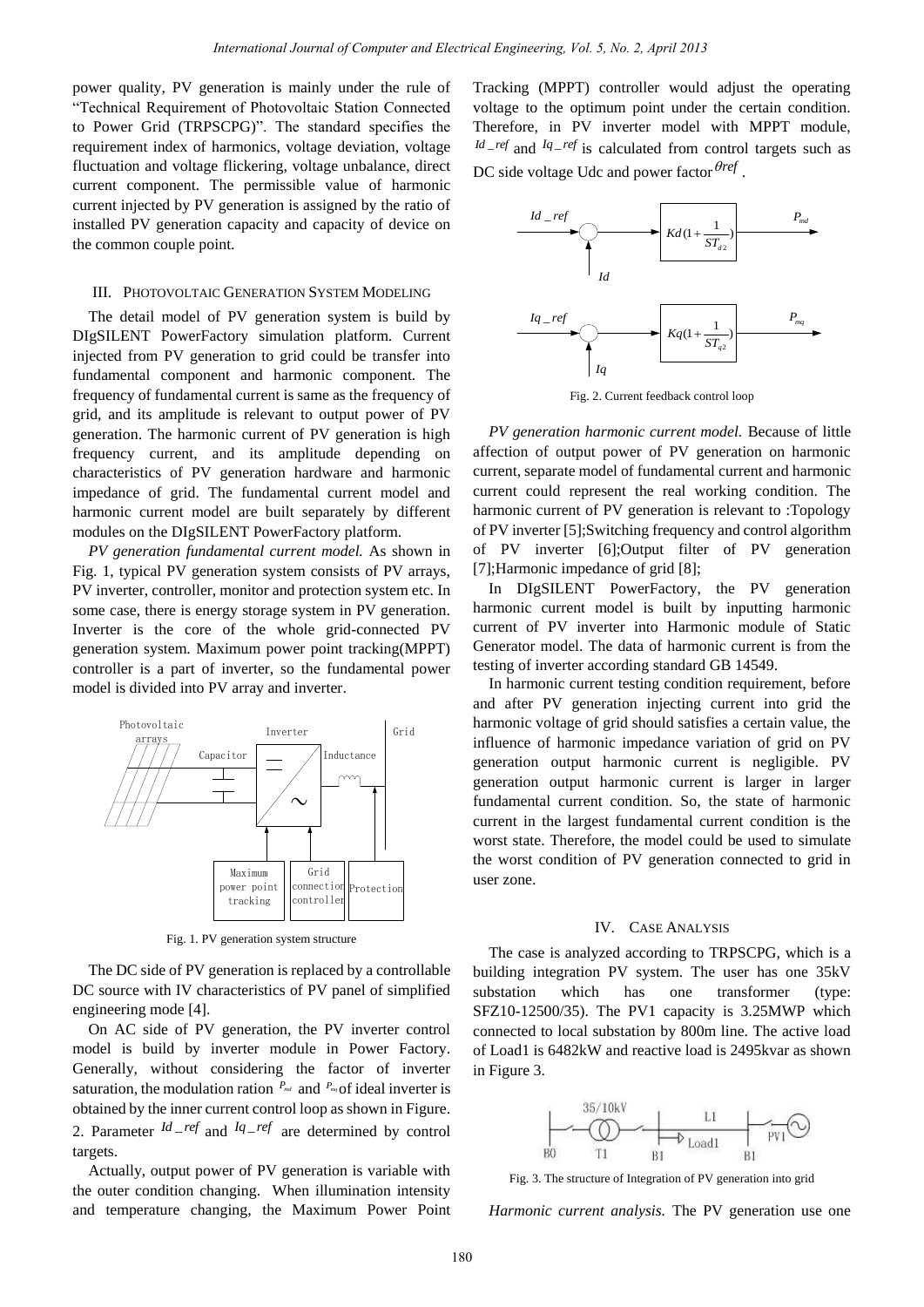type of 500kVA PV inverter, the rated current is 1070A. The harmonic current data is shown in Table I.

According the "Technical Requirement of Photovoltaic Station Connected to Power Grid", considering the integrating solution of PV generation, the largest injecting harmonic current in PV generation operating is calculated. The result is shown in Table II.

| Harmonic | HC(%) | Harmonic | HC(%) |  |
|----------|-------|----------|-------|--|
| order    |       | order    |       |  |
| 2        | 0.553 | 14       | 0.024 |  |
| 3        | 0.739 | 15       | 0.026 |  |
| 4        | 0.051 | 16       | 0.030 |  |
| 5        | 0.574 | 17       | 0.350 |  |
| 6        | 0.038 | 18       | 0.130 |  |
| 7        | 0.017 | 19       | 0.079 |  |
| 8        | 0.030 | 20       | 0.046 |  |
| 9        | 0.018 | 21       | 0.028 |  |
| 10       | 0.013 | 22       | 0.018 |  |
| 11       | 0.055 | 23       | 0.053 |  |
| 12       | 0.011 | 24       | 0.008 |  |
| 13       | 0.131 | 25       | 0.034 |  |

TABLE I: HARMONIC CURRENT(HC) OF 500KVA INVERTER

The transformer in PV inverter is Dyn11 transformer. Delta winding contributes a passage for 3rd order harmonic current in which the 3rd harmonic flux could be neutralized. In Table.2, it is shown that under 25th order harmonic current permission value on 10kV bus in user's substation. By comparing the data, the injected harmonic current caused by PV generation is in the range of standard rules.

TALBE II: MAXIMUM HARMONIC CURRENT AND THE PERMISSION VALUE OF HARMONIC WHEN PV GENERATION OPERATING

|                   |          |                                                                                                                                                                                                                                                                                                                                                                                                                       |                        |                        | International Journal of Computer and Electrical Engineering, Vol. 5, No. 2, April 2013 |            |                                                                                                                                                                                                                                                                                                                       |              |                                      |              |
|-------------------|----------|-----------------------------------------------------------------------------------------------------------------------------------------------------------------------------------------------------------------------------------------------------------------------------------------------------------------------------------------------------------------------------------------------------------------------|------------------------|------------------------|-----------------------------------------------------------------------------------------|------------|-----------------------------------------------------------------------------------------------------------------------------------------------------------------------------------------------------------------------------------------------------------------------------------------------------------------------|--------------|--------------------------------------|--------------|
|                   |          | of 500kVA PV inverter, the rated current is 1070A. The<br>nonic current data is shown in Table I.<br>according the "Technical Requirement of Photovoltaic<br>ion Connected to Power Grid", considering the<br>grating solution of PV generation, the largest injecting<br>monic current in PV generation operating is calculated.<br>result is shown in Table II.<br>TABLE I: HARMONIC CURRENT(HC) OF 500KVA INVERTER |                        |                        |                                                                                         | generation | 1) With PV generation connection<br>grid should stable in normal range.<br>2) With PV generation conne<br>configuration should assure that the re<br>between PV generation and grid on th<br>The reactive power exchange/volta<br>system<br>12325-2008 Power quality- Admissil<br>voltage specifying about admissible | are          |                                      | simulate     |
|                   | Harmonic |                                                                                                                                                                                                                                                                                                                                                                                                                       | Harmonic               |                        |                                                                                         |            | voltage at 35kV level. The simulation                                                                                                                                                                                                                                                                                 |              |                                      |              |
|                   | order    | HC(%)                                                                                                                                                                                                                                                                                                                                                                                                                 | order                  | HC(%)                  |                                                                                         |            | condition that Bus B0(35kV) is in diff                                                                                                                                                                                                                                                                                |              |                                      |              |
| $\mathfrak{2}$    |          | 0.553                                                                                                                                                                                                                                                                                                                                                                                                                 | 14                     | 0.024                  |                                                                                         |            | considering different PV generation p                                                                                                                                                                                                                                                                                 |              |                                      |              |
| 3                 |          | 0.739                                                                                                                                                                                                                                                                                                                                                                                                                 | 15                     | 0.026                  |                                                                                         |            | When PV generation is in full                                                                                                                                                                                                                                                                                         |              |                                      |              |
| 4                 |          | 0.051                                                                                                                                                                                                                                                                                                                                                                                                                 | 16                     | 0.030                  |                                                                                         |            | calculating result of reactive power e                                                                                                                                                                                                                                                                                |              |                                      |              |
| 5                 |          | 0.574                                                                                                                                                                                                                                                                                                                                                                                                                 | 17                     | 0.350                  |                                                                                         |            | PCC accounting 1.5Mvar reactive                                                                                                                                                                                                                                                                                       |              |                                      |              |
|                   |          |                                                                                                                                                                                                                                                                                                                                                                                                                       |                        |                        |                                                                                         |            | devices is shown in Table III.                                                                                                                                                                                                                                                                                        |              |                                      |              |
| 6                 |          | 0.038                                                                                                                                                                                                                                                                                                                                                                                                                 | 18                     | 0.130                  |                                                                                         |            | TABLE III: REACTIVE POWER/VOLTAGE IN PV                                                                                                                                                                                                                                                                               |              |                                      |              |
| $\tau$            |          | 0.017                                                                                                                                                                                                                                                                                                                                                                                                                 | 19                     | 0.079                  |                                                                                         |            |                                                                                                                                                                                                                                                                                                                       |              | <b>DIFFERENT VBO</b>                 |              |
| 8                 |          | 0.030                                                                                                                                                                                                                                                                                                                                                                                                                 | 20                     | 0.046                  |                                                                                         |            | VB0(p.u.)                                                                                                                                                                                                                                                                                                             | 1.05         | 1.02                                 | 1.0          |
| 9                 |          | 0.018                                                                                                                                                                                                                                                                                                                                                                                                                 | 21                     | 0.028                  |                                                                                         |            | VB2(p.u.)                                                                                                                                                                                                                                                                                                             | 1.03         | 1.00                                 | 0.9          |
|                   | 10       | 0.013                                                                                                                                                                                                                                                                                                                                                                                                                 | 22                     | 0.018                  |                                                                                         |            | VB3(p.u.)                                                                                                                                                                                                                                                                                                             | 1.04         | 1.01                                 | 0.9          |
|                   | 11       | 0.055                                                                                                                                                                                                                                                                                                                                                                                                                 | 23                     | 0.053                  |                                                                                         |            | QB3(Mvar)<br>NOTE:"-"MEANS ABSORBING,"+" M                                                                                                                                                                                                                                                                            | $-0.34$      | $-0.36$                              | $-0.3$       |
|                   | 12       | 0.011                                                                                                                                                                                                                                                                                                                                                                                                                 | 24                     | 0.008                  |                                                                                         |            |                                                                                                                                                                                                                                                                                                                       |              |                                      |              |
|                   | 13       | 0.131                                                                                                                                                                                                                                                                                                                                                                                                                 | 25                     | 0.034                  |                                                                                         |            | As Table III shown, when PV gen<br>condition and bus B0 is in different                                                                                                                                                                                                                                               |              |                                      |              |
|                   |          | The transformer in PV inverter is Dyn11 transformer.<br>ta winding contributes a passage for 3rd order harmonic<br>ent in which the 3rd harmonic flux could be neutralized.<br>able.2, it is shown that under 25th order harmonic current<br>mission value on 10kV bus in user's substation. By<br>paring the data, the injected harmonic current caused by<br>generation is in the range of standard rules.          |                        |                        |                                                                                         |            | user internal grid is in normal rang<br>voltage at B0 dipping to 0.95 p.u.<br>internal grid dipping out the limiting<br>TABLE IV: REACTIVE POWER/VOLTAGE IN W<br>VB0(p.u.)<br>VB2(p.u.)                                                                                                                               | 1.05<br>1.02 | <b>DIFFERENT VBO</b><br>1.02<br>1.00 | 1.00<br>0.98 |
|                   |          |                                                                                                                                                                                                                                                                                                                                                                                                                       |                        |                        |                                                                                         |            | VB3(p.u.)                                                                                                                                                                                                                                                                                                             | 1.03         | 1.00                                 | 0.98         |
|                   |          | LBE II: MAXIMUM HARMONIC CURRENT AND THE PERMISSION VALUE                                                                                                                                                                                                                                                                                                                                                             |                        |                        |                                                                                         |            | QB3(p.u.)                                                                                                                                                                                                                                                                                                             | $-0.01$      | $-0.01$                              | $-0.0$       |
|                   |          | OF HARMONIC WHEN PV GENERATION OPERATING<br>Harmonic current(A)                                                                                                                                                                                                                                                                                                                                                       |                        |                        | Harmonic current(A)                                                                     |            |                                                                                                                                                                                                                                                                                                                       |              |                                      |              |
| order<br>Harmonic | Max.     | Permission<br>value                                                                                                                                                                                                                                                                                                                                                                                                   | current(%)<br>Harmonic | Max.                   | Permission<br>value                                                                     |            | As Table IV shown, the voltage of<br>of the limiting value when bus VB0 d                                                                                                                                                                                                                                             |              | V. CONCLUSIO                         |              |
| $\overline{c}$    | 1.7972   | 6.76                                                                                                                                                                                                                                                                                                                                                                                                                  | 14                     | 0.78                   | 0.962                                                                                   |            | This paper analyzes impact of grid-                                                                                                                                                                                                                                                                                   |              |                                      |              |
| 3                 |          | 5.2                                                                                                                                                                                                                                                                                                                                                                                                                   | 15                     |                        | 0.286                                                                                   |            | power generation on power quality i                                                                                                                                                                                                                                                                                   |              |                                      |              |
| $\overline{4}$    | 0.1657   | 3.38                                                                                                                                                                                                                                                                                                                                                                                                                  | 16                     | 0.098                  | 0.832                                                                                   |            | Summaries the requirement of po                                                                                                                                                                                                                                                                                       |              |                                      |              |
| 5                 | 1.865    | 5.2                                                                                                                                                                                                                                                                                                                                                                                                                   | 17                     | 1.138                  | 1.56                                                                                    |            | caused by photovoltaic power plant v                                                                                                                                                                                                                                                                                  |              |                                      |              |
| 6                 |          | 2.21                                                                                                                                                                                                                                                                                                                                                                                                                  | 18                     |                        | 0.728                                                                                   | user       | side.<br>Based                                                                                                                                                                                                                                                                                                        | on           | the                                  | <b>DIg</b>   |
| $\tau$            | 0.055    | 3.9                                                                                                                                                                                                                                                                                                                                                                                                                   | 19                     | 0.256                  | 1.404                                                                                   |            | simulation platform, this paper simu                                                                                                                                                                                                                                                                                  |              |                                      |              |
| 8                 | 0.098    | 1.664                                                                                                                                                                                                                                                                                                                                                                                                                 | 20                     | 0.150                  | 0.676                                                                                   |            | injecting into grid and reactive power<br>grid-connected photovoltaic generatio                                                                                                                                                                                                                                       |              |                                      |              |
| 9                 |          | 1.768                                                                                                                                                                                                                                                                                                                                                                                                                 | 21                     |                        | 0.754                                                                                   |            | by developing models of photovoltaio                                                                                                                                                                                                                                                                                  |              |                                      |              |
| 10                | 0.0423   | 1.326                                                                                                                                                                                                                                                                                                                                                                                                                 | 22                     | 0.059                  | 0.598                                                                                   |            | grid belonged to the user. The result                                                                                                                                                                                                                                                                                 |              |                                      |              |
|                   | 0.1783   | 2.418                                                                                                                                                                                                                                                                                                                                                                                                                 |                        | 0.172                  |                                                                                         |            | 1) the harmonic current caused by u                                                                                                                                                                                                                                                                                   |              |                                      |              |
| 11                |          |                                                                                                                                                                                                                                                                                                                                                                                                                       | 23                     |                        | 1.17                                                                                    |            | photovoltaic generation injecti                                                                                                                                                                                                                                                                                       |              |                                      |              |
| 12                |          | 1.118                                                                                                                                                                                                                                                                                                                                                                                                                 | 24                     |                        | 0.546                                                                                   |            | standards requirements;                                                                                                                                                                                                                                                                                               |              |                                      |              |
| 13                | 0.4258   | 2.054<br>'eactive power/voltage analysis.<br>luating and calculating the reactive configuration of PV<br>eration connected to internal grid in user-side are:                                                                                                                                                                                                                                                         | 25                     | 0.110<br>The principle | 1.066<br>οf                                                                             |            | 2) the photovoltaic generation syste<br>reactive power regulation capabi<br>It is necessary that evaluating the i<br>PV generation on voltage fluctuation,<br>harmonic voltage etc. as they are imp<br>quality indexes.                                                                                               |              |                                      |              |
|                   |          |                                                                                                                                                                                                                                                                                                                                                                                                                       |                        |                        |                                                                                         | 181        |                                                                                                                                                                                                                                                                                                                       |              |                                      |              |

*Reactive power/voltage analysis.* The principle of evaluating and calculating the reactive configuration of PV generation connected to internal grid in user-side are:

1) With PV generation connecting, the voltage level of grid should stable in normal range.

2) With PV generation connecting, reactive power configuration should assure that the reactive power exchange between PV generation and grid on the PCC is zero.

The reactive power exchange/voltage at the PCC of the PV generation system are simulated according GB/T 12325-2008 Power quality- Admissible deviation of supply voltage specifying about admissible deviation of supply voltage at 35kV level. The simulation is done under each condition that Bus B0(35kV) is in different voltage value and considering different PV generation power output.

 When PV generation is in full output condition, the calculating result of reactive power exchange and voltage at PCC accounting 1.5Mvar reactive power compensation devices is shown in Table III.

TABLE III: REACTIVE POWER/VOLTAGE IN PV FULL GENERATING STATE IN DIFFERENT VB0

| VB0(p.u.)                                   | 1.05    | 1.02    | 1.00    | 0.97    | 0.95    |
|---------------------------------------------|---------|---------|---------|---------|---------|
| VB2(p.u.)                                   | 1.03    | 1.00    | 0.98    | 0.95    | 0.93    |
| VB3(p.u.)                                   | 1.04    | 1.01    | 0.99    | 0.95    | 0.93    |
| QB3(Mvar)                                   | $-0.34$ | $-0.36$ | $-0.38$ | $-0.40$ | $-0.42$ |
| NOTE:"-"MEANS ABSORBING,"+" MEANS OUTPUTING |         |         |         |         |         |

As Table III shown, when PV generation is in full output condition and bus B0 is in different voltage, the voltage of user internal grid is in normal range except that after the voltage at B0 dipping to 0.95 p.u.., the voltage of user internal grid dipping out the limiting value that 0.95 p.u.

TABLE IV: REACTIVE POWER/VOLTAGE IN WITHOUT PV GENERATING IN

| <b>DIFFERENT VBO</b> |         |         |         |         |         |  |
|----------------------|---------|---------|---------|---------|---------|--|
| VB0(p.u.)            | 1.05    | 1.02    | 1.00    | 0.97    | 0.95    |  |
| VB2(p.u.)            | 1.02    | 1.00    | 0.98    | 0.95    | 0.93    |  |
| VB3(p.u.)            | 1.03    | 1.00    | 0.98    | 0.95    | 0.93    |  |
| QB3(p.u.)            | $-0.01$ | $-0.01$ | $-0.01$ | $-0.01$ | $-0.01$ |  |

As Table IV shown, the voltage of user internal grid is out of the limiting value when bus VB0 dipping to 0.95 p.u.

## V. CONCLUSION

This paper analyzes impact of grid-connected photovoltaic power generation on power quality in distribution network. Summaries the requirement of power quality problems caused by photovoltaic power plant which connected in the user side. Based on the DIgSILENT/PowerFactory simulation platform, this paper simulates harmonic current injecting into grid and reactive power/voltage in one case of grid-connected photovoltaic generation and then analyzes it by developing models of photovoltaic generation and power grid belonged to the user. The result illustrated that

- 1) the harmonic current caused by user side grid connected photovoltaic generation injecting into grid satisfies standards requirements;
- 2) the photovoltaic generation system should have 400kvar reactive power regulation capability.

It is necessary that evaluating the impact of integration of PV generation on voltage fluctuation, voltage flickering and harmonic voltage etc. as they are important aspects in power quality indexes.